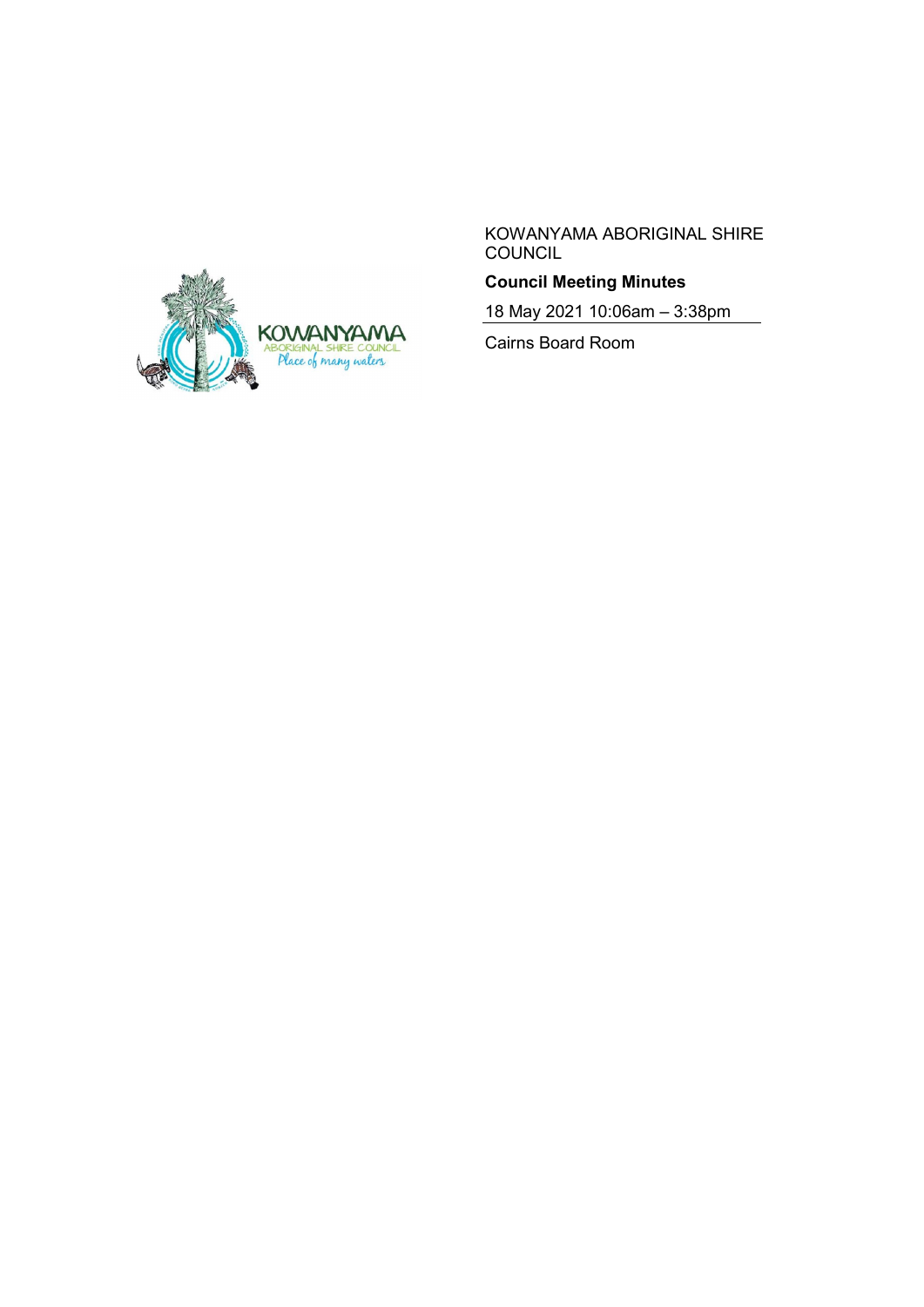# **Present:**

**Councillors** Mayor Robbie Sands (Chair) – Cairns Boardroom Deputy Mayor Cameron Josiah (Councillor) – Cairns Boardroom Cr Jacob Elroy Josiah (Councillor) – Cairns Boardroom **Executive** Gary Uhlmann, Chief Executive Officer (CEO) – Cairns Boardroom Katherine Wiggins, Executive Manager Governance and Operations (EMGO) – Cairns Boardroom Andrew Hay, Executive Manager Finance (EMF) – Cairns Boardroom

Kevin Bell, Executive Manager Community Services (EMCS) – Cairns Boardroom

Jacqui Cresswell, Acting Executive Manager Roads, Infrastructure & Essential Services, (EMRIES) – Cairns Boardroom

Christine Delaney, Executive Manager Human Resources (EMHR) – Cairns Boardroom

### **Apologies:**

Richard Stafford (Councillor) Teddy Bernard (Councillor)

### *Meeting Commenced: 10:06am*

- **1) Welcome**
- **2) Apologies**

| <b>RESOLUTION - Cr Richard Stafford</b>               | <b>Moved: Cr Sands</b>             |
|-------------------------------------------------------|------------------------------------|
| <b>Apologies</b>                                      |                                    |
|                                                       | <b>Seconded: Cr Cameron Josiah</b> |
| That Council accept the apologies for Cr Stafford due |                                    |
| to other work-related priorities.                     |                                    |
|                                                       | All in favour                      |
|                                                       |                                    |
|                                                       | <b>MOTION CARRIED</b>              |
|                                                       |                                    |
|                                                       |                                    |
|                                                       |                                    |

| <b>RESOLUTION - Cr Teddy Bernard Apologies</b>   |                           |
|--------------------------------------------------|---------------------------|
| That Council accept the apologies for Cr Bernard | Not in favour             |
|                                                  | <b>MOTION NOT CARRIED</b> |
|                                                  |                           |
|                                                  |                           |
|                                                  |                           |

The Mayor welcomed Councillors, Executive Team, Building and Essential Services Manager, Micheal Leslie and engineers; Brad Pinches and Vince Serento.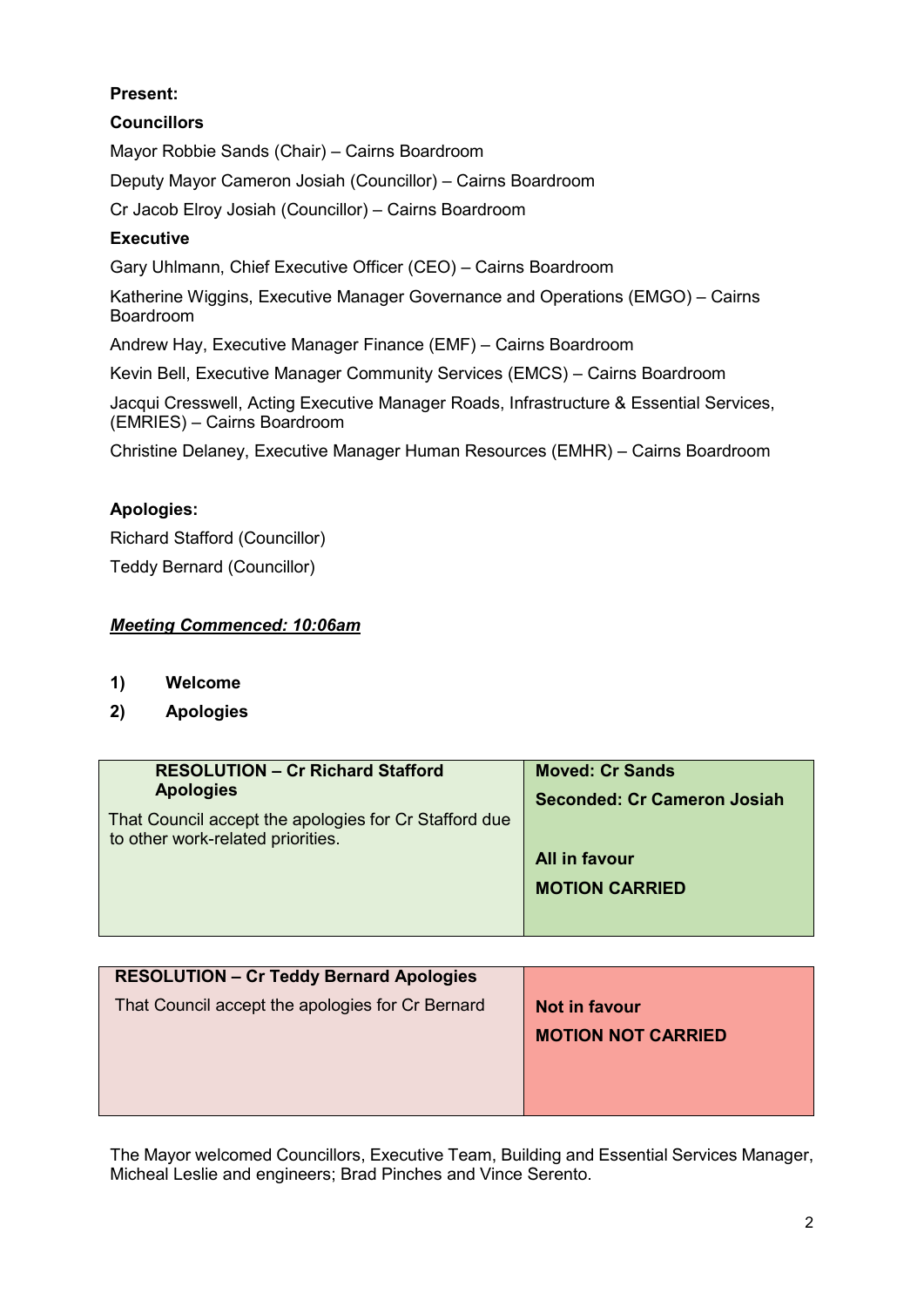# **Presentation – Proposal for new dump extension**

Brad Pinches and Vince Serento (engineers) with Micheal Leslie presented a proposal for the extension and upgrade of the Kowanyama dump site.

## **Presentation – Preston Law – Overview of One Claim**

Mr Martin Wright from Preston Law presented an overview and update of the One Claim matter for the Cape and Native Title for the Kowanyama.

- One Claim is a process brough by Cape York Land Council to determine Native Title for all remaining areas in the Cape.
- In the process of separating native title areas and clarifying land boundaries. Still a long process for applicants. Most likely not be resolved this year.

*Tea break at 11:29am and returned to meeting at: 11:50am*

Mayor advised the Council that there were no declarable conflicts of interests with any of the matters on the agenda, all attendees confirmed there were none.

### **3) Minutes from Previous Meeting**

EMGO presented previous minutes and resolution for the April Council Meeting.

| <b>RESOLUTION – Minutes</b><br>Minutes from previous Council Meeting 20 April 2021<br>be adopted as true and accurate | <b>Moved: Cr Jacob Josiah</b><br><b>Seconded: Cr Cameron Josiah</b> |
|-----------------------------------------------------------------------------------------------------------------------|---------------------------------------------------------------------|
|                                                                                                                       | All in favour<br><b>MOTION CARRIED:</b>                             |

## **4) Action Items**

EMGO presented the outstanding Action Items from previous month and overall.

Council checked Action Items register – all OK and still progressing.

#### **4a) Reports**

#### **i) CEO Information Report**

Gary Uhlmann CEO presented a verbal information report:

Priority for Council is to strengthen relationship with the PBC.

EMGO asked if there were any approvals required from the PBC in the coming weeks. EMRIES advised roads crew are adding gravel to Topsy Road – potholes are to be filled in.

EMGO advised that Cultural Heritage does need to be considered and cultural monitors are to be engaged by the PBC and clarified that as per legislation Council monitors are engaged through PBC. EMGO highlighted that PBC has a form for Cultural Monitor engagement and that ideally two months should be factored into project timelines where Cultural Heritage needs to be considered.

EMRIES stated that the turning around of trucks is within in the road reserve area.

Mr Gary Uhlmann CEO handed over to Mr Kevin Bell who was the Acting CEO for the previous 3 weeks.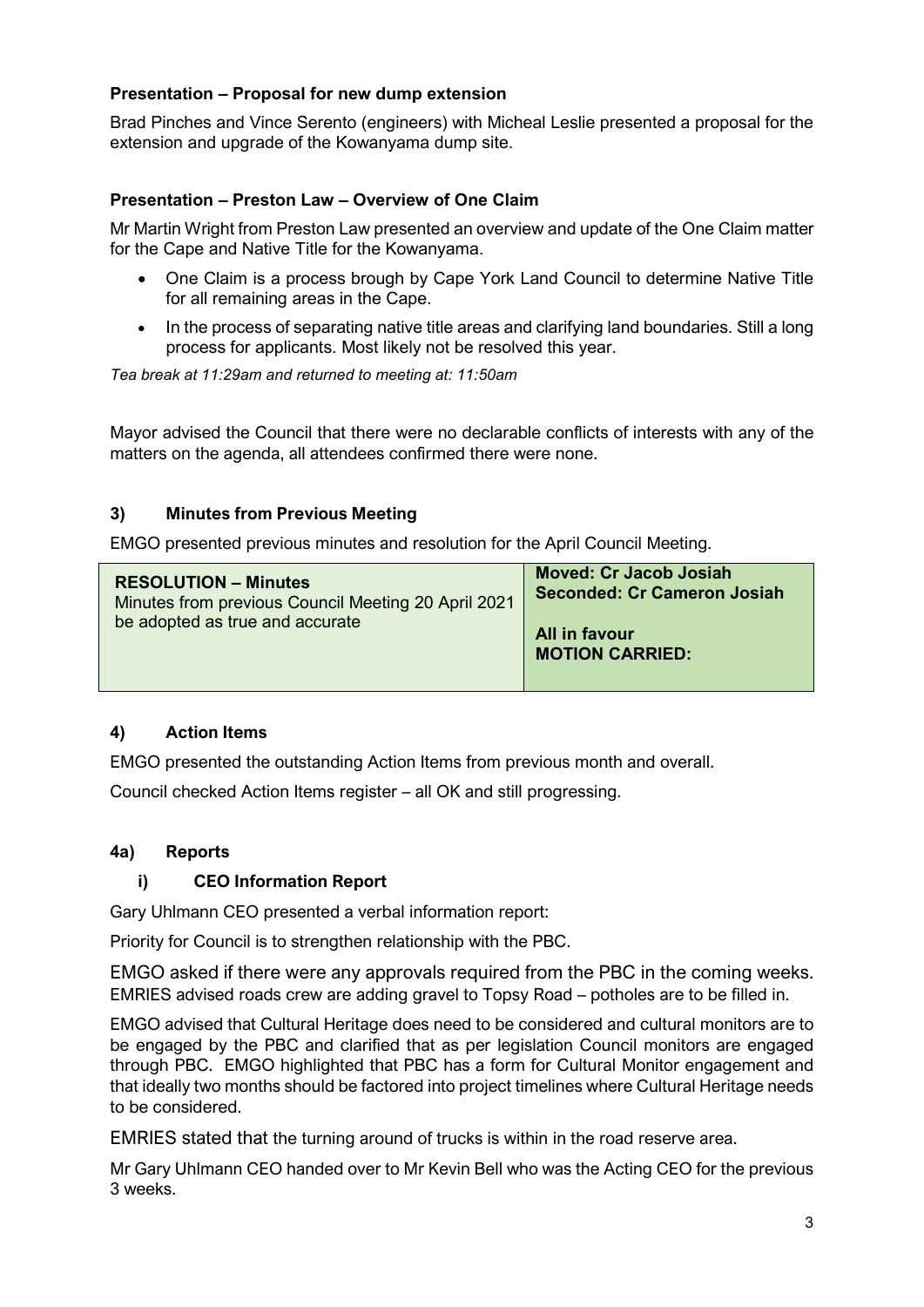Mr Kevin Bell presented verbal Information Report providing information from the past 3 weeks:

- Special Council Meeting was called on Friday 14 May 2021 Community Safety Plan (CSP) was endorsed. Drafting letter to government officials currently.
- Projects around township have progressed Town Centre is complete. Community Cultural Support Workers to be based there. Arts & Culture to be done from there as well. Canteen is still progressing and to be finished by 30 June 2021.

CEO stated that it would be highly unlikely that the CSP would be put through government before the 30 June 2021.

EMCS advised that they would have work under the old licence until the new licence is approved.

EMRIES advised that the new toilet block will be operational as old block has termite damage and will take longer to repair.

- Staff Housing 27 Kowanyama St has been demolished and works to commence soon. Waiting on delivery of kit homes.
- Dump fencing issue has been rectified. Information to be given to local shops regarding dumping of food products.
- Officer in Charge (OIC) has been moved to Edmonton. Currently QLD Police organising new OIC for Kowanyama.
- Traffic police were in community for a week. It was noted that long to medium term education campaigns were at times more effective than short-term fining.

### **4b) Executive Manager Governance & Operations**

#### **i) Information Report**

Katherine Wiggins presented EMGO information report.

Canteen lease has now been provided to Kowanyama Sports and Recreation Association.

Carbon Farming - We are in the process of engaging a contractor for the 2021 burn.

The Cattle Company will be transferred to Council by 1 July 2021.

Records Management - Council's access to the H drive will cease on 30 June 2021. All records will then be accessed via Sharepoint.

2021-2022 Operational Plan - A council Operational Plan details all the projects that council will focus on in the next year. On Thursday we will be going through our current Operational Plan and gaining the Councillors' input as to what should be in the next Operational Plan.

Orange Sky Australia is a not-for-profit organisation that provides access to free laundry; safe, hot shower services; and non-judgemental conversation for people in need or who may be experiencing homelessness. Orange Sky have 31 services across Australia with three laundry services being in remote communities, Lockhart River and Palm Island in Queensland and Maningrida in the Northern Territory.

Orange Sky would like to visit Kowanyama with their mobile laundry van mid-June to connect with the community.

Councillors agreed that Orange Sky have a good reputation and would be welcome to the community.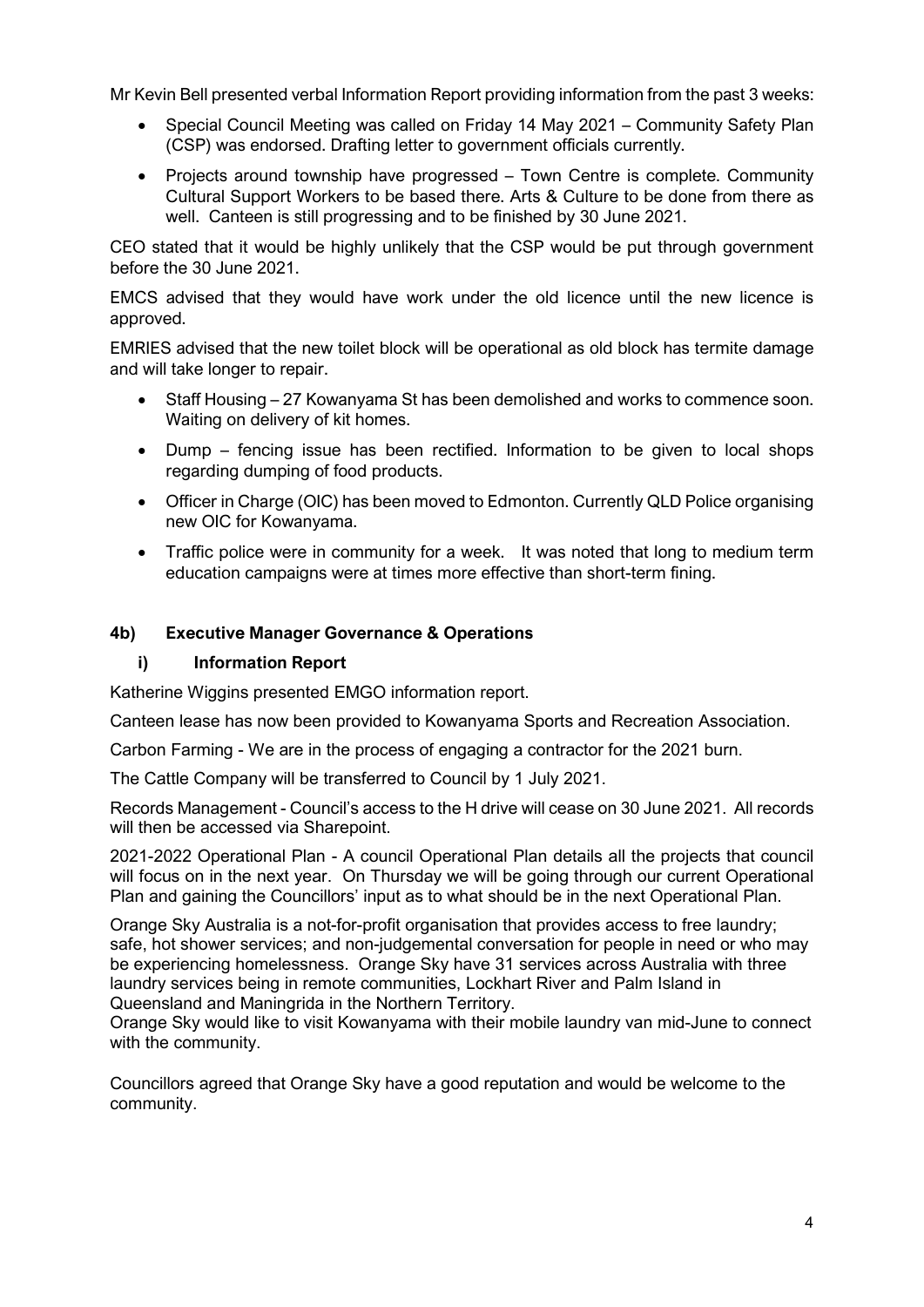# **ii) Agenda Report – Employee Conflict of Interest Policy**

Katherine Wiggins presented Employee Conflict of Interest Policy Agenda Report to Council.

# *Lunch Break @ 1:05pm and returned to meeting @ 1:45pm*

## **4c) Executive Manager Finance**

## **i) Information Report**

Andrew Hay presented EMF information report.

Key points from the April 2021 YTD report are as follows:

- net operating result is a \$2,012 surplus, this is \$1,451K better than budget
- actual net operating income is \$17,114K this is \$829K better than budget
- actual operating expenditure is \$15,102K this is \$561K worse than budget
- Net Profit is \$5,198K deficit, this is \$405K better than budget
- Untied Cash Funds balance is \$1,516K

Workshop paperwork needs to be updated. Any completed works to be invoiced.

Designated person for Road Crew would free mechanic from working on yellow plant.

The rubbish truck, hearse, Aged Care and Training Centre vehicles keep breaking down. Fleet is aging so increased breakdowns.

Spare Parts – stocktake to be done and need to find which vehicles any spare parts belong to.

Mayor stated that any workshop parts to be bought through the Purchase Store. Should be following the purchasing procedure that council have adopted. Need to standardise purchasing procedure.

Pre-start check to be done every day on all council vehicles. Employee taking vehicle to be responsible.

*Mr Kevin Bell left meeting room at 2:07pm and returned at 2:18pm*

Preferred Supplier – tender process to be advertised. Tender draft to be done by the end of the week.

Insurance renewals – AON representatives to speak to Council and Executive's on Thursday this week.

# **ii) Agenda Reports**

# **Asset Disposal – Council Assets**

Andrew Hay EMF presented Asset Disposal Agenda Report. EMF stated that as per Council's Asset Disposal Policy, all asset disposals need to be disposed either via

> 1. Council's Annual Asset Disposal Plan and adopted annual Budget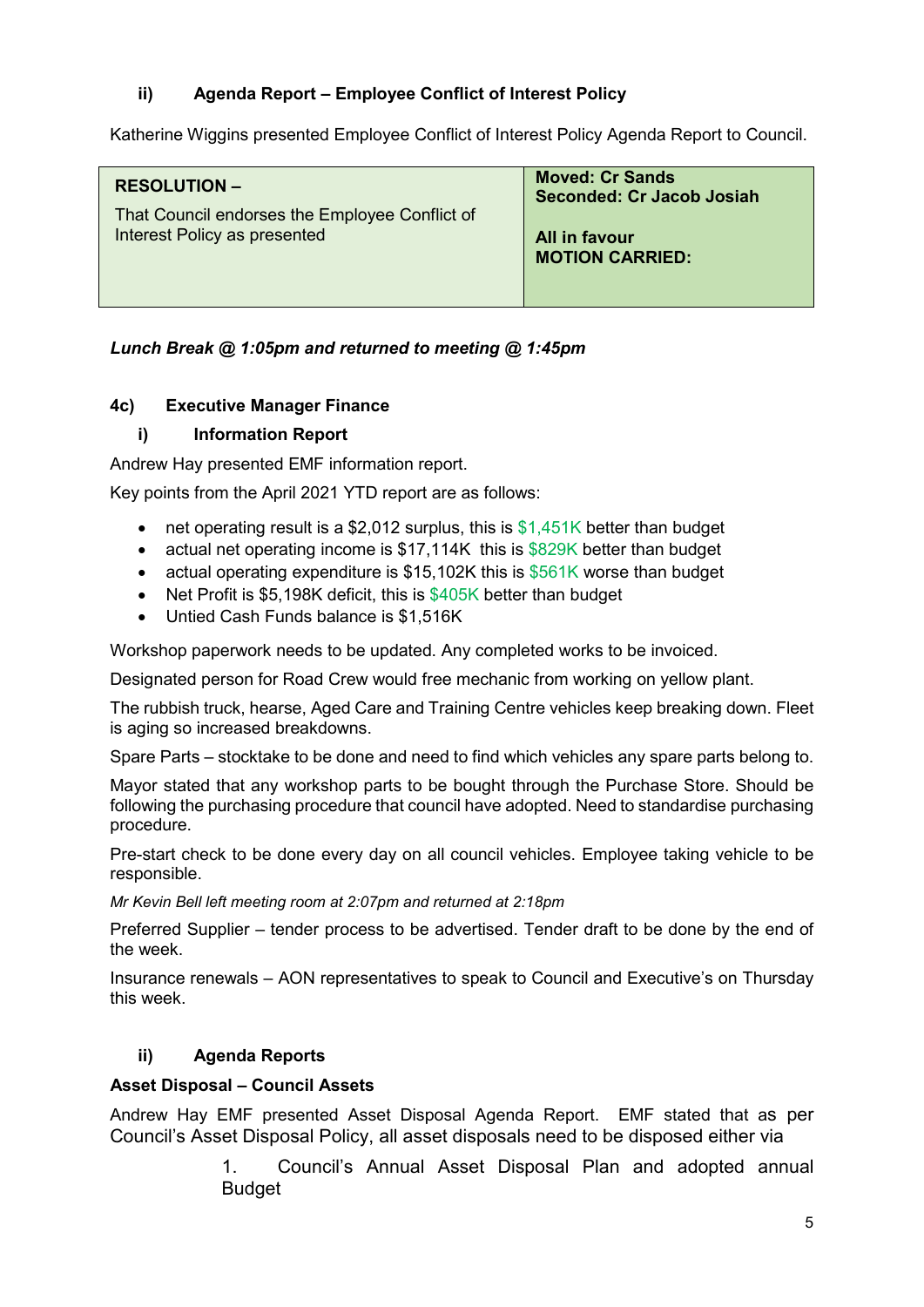2. or a specific Council Resolution

EMF stated that therefore we propose the disposal of the following Assets:

- House 288 Ogimburngk St Kowanyama was transferred to Evans Josiah under a Katter Lease dated the 23rd February 2021.
- Council Building Workshop Compound
- Amenities Block was disposed as part of the new Workshop upgrade.
- Part disposal of an asset connected to the renewal of 2 pumps at Pump Station 1 & 2.

Total Disposal Value \$15,476.12

| <b>RESOLUTION –</b><br>That in line with Council's Asset Disposal Policy,<br>Council endorse the disposal of assets as presented | <b>Moved: Cr Sands</b><br>Seconded: Cr Jacob Josiah<br>All in favour<br><b>MOTION CARRIED:</b> |
|----------------------------------------------------------------------------------------------------------------------------------|------------------------------------------------------------------------------------------------|
|----------------------------------------------------------------------------------------------------------------------------------|------------------------------------------------------------------------------------------------|

### **Portable & Attractive Policy**

EMF presented Portable and Attractive Policy Agenda Report. EMF stated that Council is best served to have a Portable & Attractive Policy.

This policy is to set a framework for the proper administration of small items and assets that are under the Council's capitalisation threshold of \$5,000.

Certain significant items are, by their nature and value, particularly susceptible to theft or loss. These items are referred to as 'Portable and/or Attractive Items' (P&A). The following details how to account for and manage these items

Portable and/or attractive items are those items that, due to their nature and value, have the following characteristics:

a. Are subject to the risk of loss or theft due to their desirability; and

b. Have a GST exclusive value of between \$500 to \$5,000 (below capitalisation threshold) and

- c. Are readily moveable/detachable and easily portable; or
- d. May be easily concealed and readily disposed of.

Based on the above characteristics and without restricting the application of this section, Council has determined that the following items will be classified as portable and/or attractive items:

- a. Cameras, video and audio equipment;
- b. Laptops/notebooks/netbooks
- c. Tablets or iPad
- d. Mobile phones
- e. Power tools/trade equipment;
- f. Floating plant/loose tools; and

g. Household goods for Staff Accommodation i.e. Televisions, Fridges, Washers, Furniture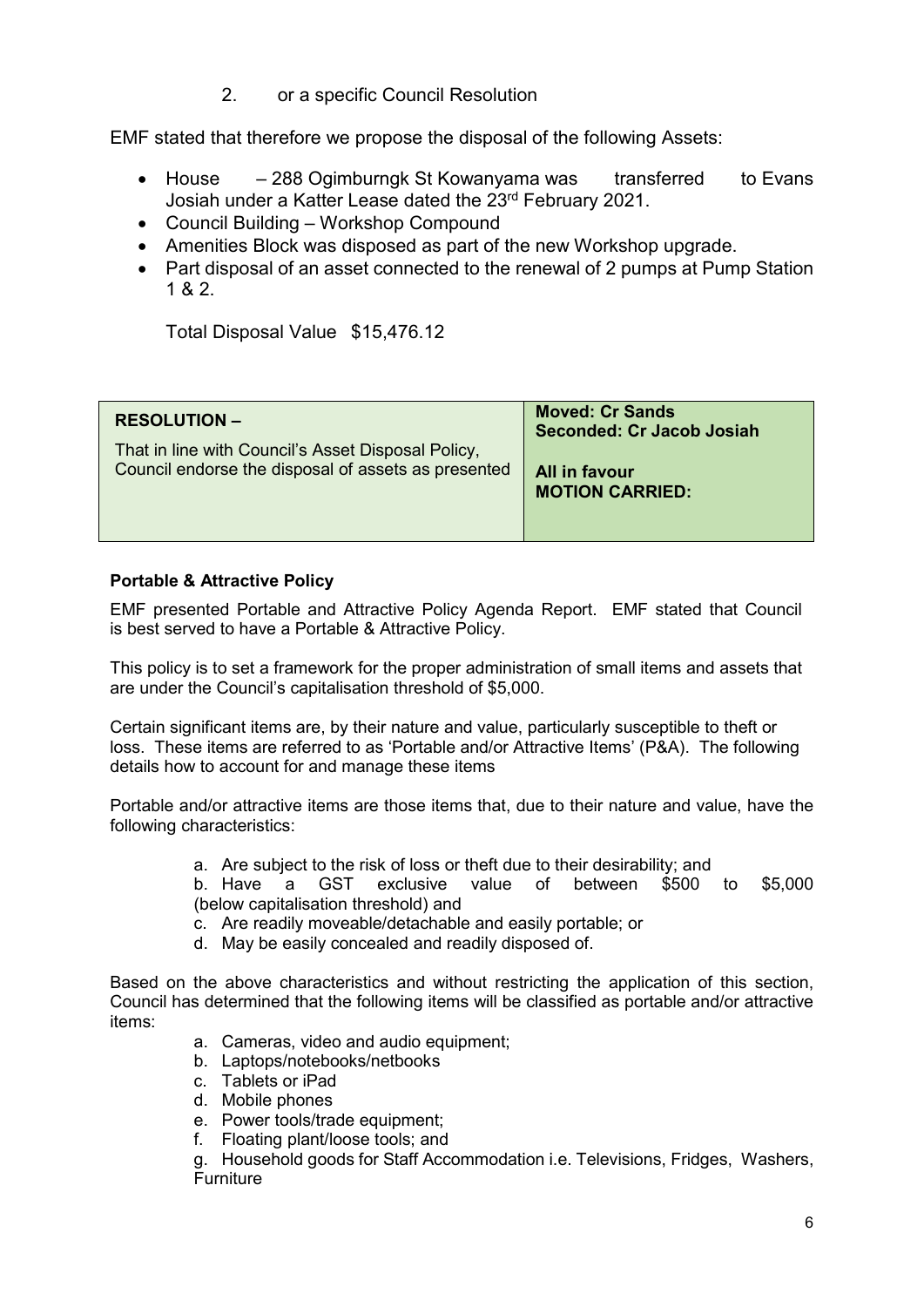h. Any other items so classified from time to time by the Chief Executive Officer or Executive Manager Finance.

| <b>RESOLUTION -</b><br>That Council endorse the Portable & Attractive Policy | <b>Moved: Cr Sands</b><br>Seconded: Cr Jacob Josiah<br>All in favour<br><b>MOTION CARRIED:</b> |
|------------------------------------------------------------------------------|------------------------------------------------------------------------------------------------|
|                                                                              |                                                                                                |

## **4d) Executive Manager Roads and Infrastructure and Essential Services**

### **i) Information Report**

Jacqui Creswell presented EMRIES information report.

Roads Update - An infield assessment was held at QRA on 6 May for town streets and Topsy Road. We received pre-approval for \$5,735,898 for these two submissions, we are the second shire in the State to have an infield assessment completed. We have lodged the submission for Kowanyama Dunbar Road (\$962,992) and as soon as get pre-approval will be heading out to tender for bitumen works, it is hoped that this can be achieved by end May so works can commence early July. We have completed the runs of South Mitchell, Shelfo & Landing Roads and will be lodging this submission in the next week for assessment, it is anticipated these works will be more than \$1.2 million.

After receiving an extra \$260,000 from TMR, of unspent funds, KASC was asked if we could utilize any more monies pre-June 30 with TMR to follow up all other councils, currently we have an extra \$25,000 with possibility of more to come. These extra monies will extend the gravel on Topsy Road.

Building & Essential Services Update - QBuild works are continuing with the outstanding backlog currently being reduced. David Raymond (Carpentry Supervisor) was supposed to attend an on-line supervisors' course on Thursday, along with James Gilbert, Evans Josiah, and Gerard Malachi. Staff were disappointed, but it has been re-scheduled for 11 June 2021.

We currently have 52 major and minor upgrades to be completed and 5 which have been tendered and awaiting QBuild approval prior to award.

Duplexes Construction - Detailed architectural designs have been approved by Qbuild with tender documentation being prepared.

*Workshop compound* –Complete.

*Family bistro/canteen renovation* – Family bistro complete, new amenities block currently having plumbing works undertaken, with new grease trap to arrive this week. Electrical works have been undertaken with Ergon upgrades to switchboard booked in, roofing works have commenced with termite damage delaying the completion of the toilet block. There is currently a 3-week delay for timber from Cairns due to the building boom in the south. It was discovered the block wall near the Blue Café is not built to standard and will need replacing. It is expected all works will not be completed by June 30, however the contractor will make the area safe for use and work Sunday to Wednesday to complete works.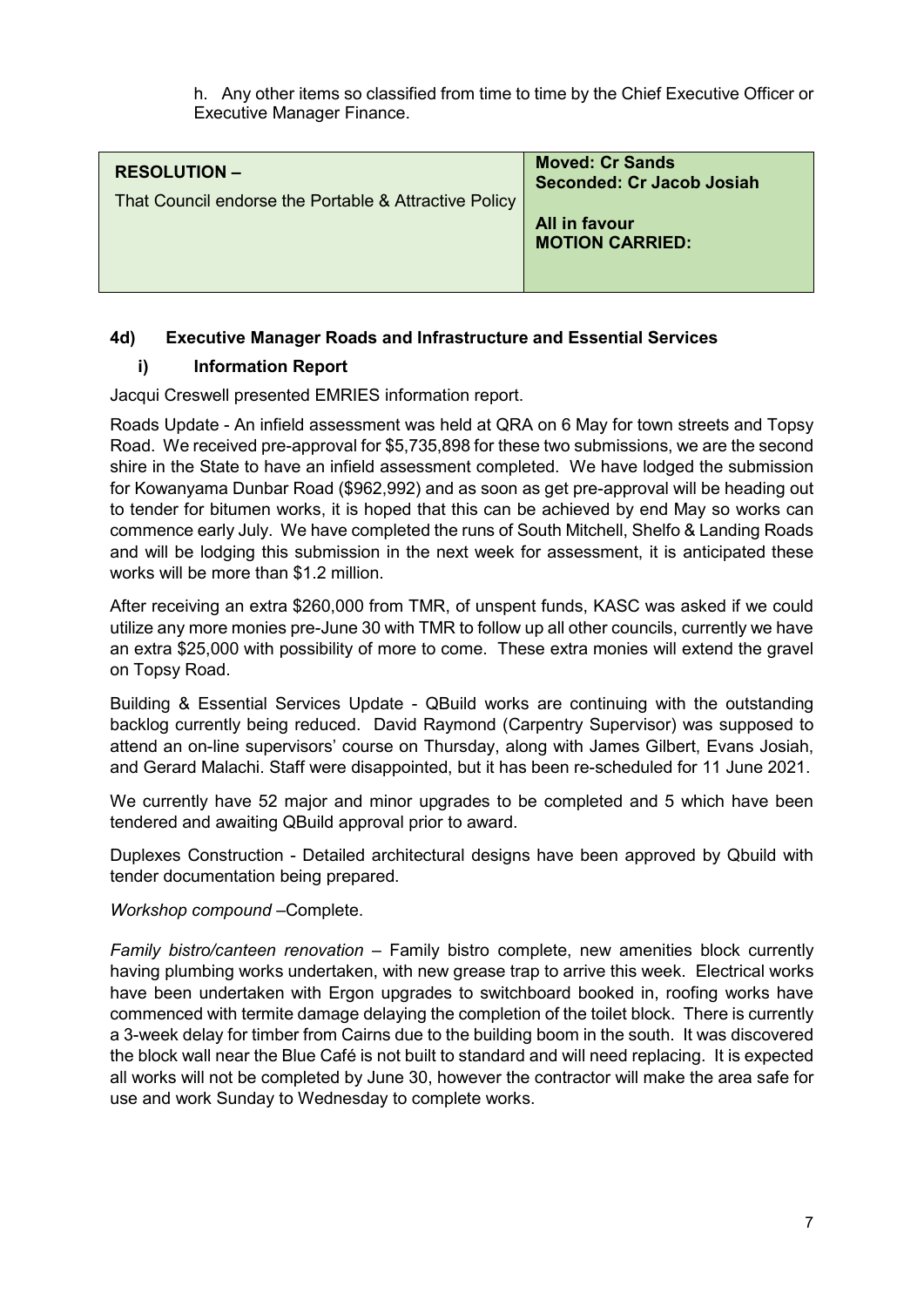Wellness centre/Town Hall – Complete

Contractors camp/storage area – Works have commenced and are expected to be completed on time.

Women's meeting place - Stage 1 – works commenced with slab poured, currently waiting on delivery of building materials, and expected to be completed by 30 June.

Staff house – Block is now cleared and awaiting on delivery of. Kit houses to be delivered mid-May, expected completion to lock up by end June.

Men's shed Power & Water supply – electrical and water connections are expected to be completed by mid-June.

ICCIP –Engineers for redesigned waste transfer station and ponds have addressed this council meeting regarding design options prior to departmental approval.

Letter is being drafted to CEQ Store for disposal of food at the dump.

Electrical - All works are continuing with QBuild back log being reduced.

Airport - Facemasks are still compulsory due to Covid19 restrictions. 2 additional flights a week commenced 12 April, however the timing of flights (Tuesday & Thursday) doesn't appear to suit stakeholders, with minimal passengers booking. Surveys are continuing at the airport for preferred departure times via Survey Monkey.

The Airport Manager is currently away on sick leave, with other licenced operators assisting during busy times.

Corella's are again a problem at the airport causing damage to infrastructure.

Increased flights should be in wet season as dry season community members drive out. Local fare seats – there are not a lot of seats available under the local fare scheme and full price fares are extremely expensive.

Workshop - The lack of parts is still proving problematic with several vehicles still in the workshop.

The issue of afterhours use of council vehicles is ongoing with plans being put in place for the construction of an enclosed area for vehicles to be stored overnight and at weekends, in the workshop compound, to reduce this. This will allow thorough inspection of vehicles for damage and pre-start checks to be performed daily, hopefully prolonging the life of the vehicle. A/EMRIES and workshop manager currently investigating pre-start software for implementation. Lockable fuel caps are also being implemented to reduce fuel theft, with keys held at the purchase store.

Contractor's Camp and storage rates to be implemented from 01 October 2021.

Pest and weed control are ongoing, as is monitoring pig traps and the corella program. Illegal fishing is still a problem with boat patrols required.

The vet was in community last week and was pleasantly surprised by the number of people wanting their animals checked. 9 animals were de-sexed and 2 were euthanized.

Animal Management Plan implementation has commenced and will continue until becoming effective 1 July 2021.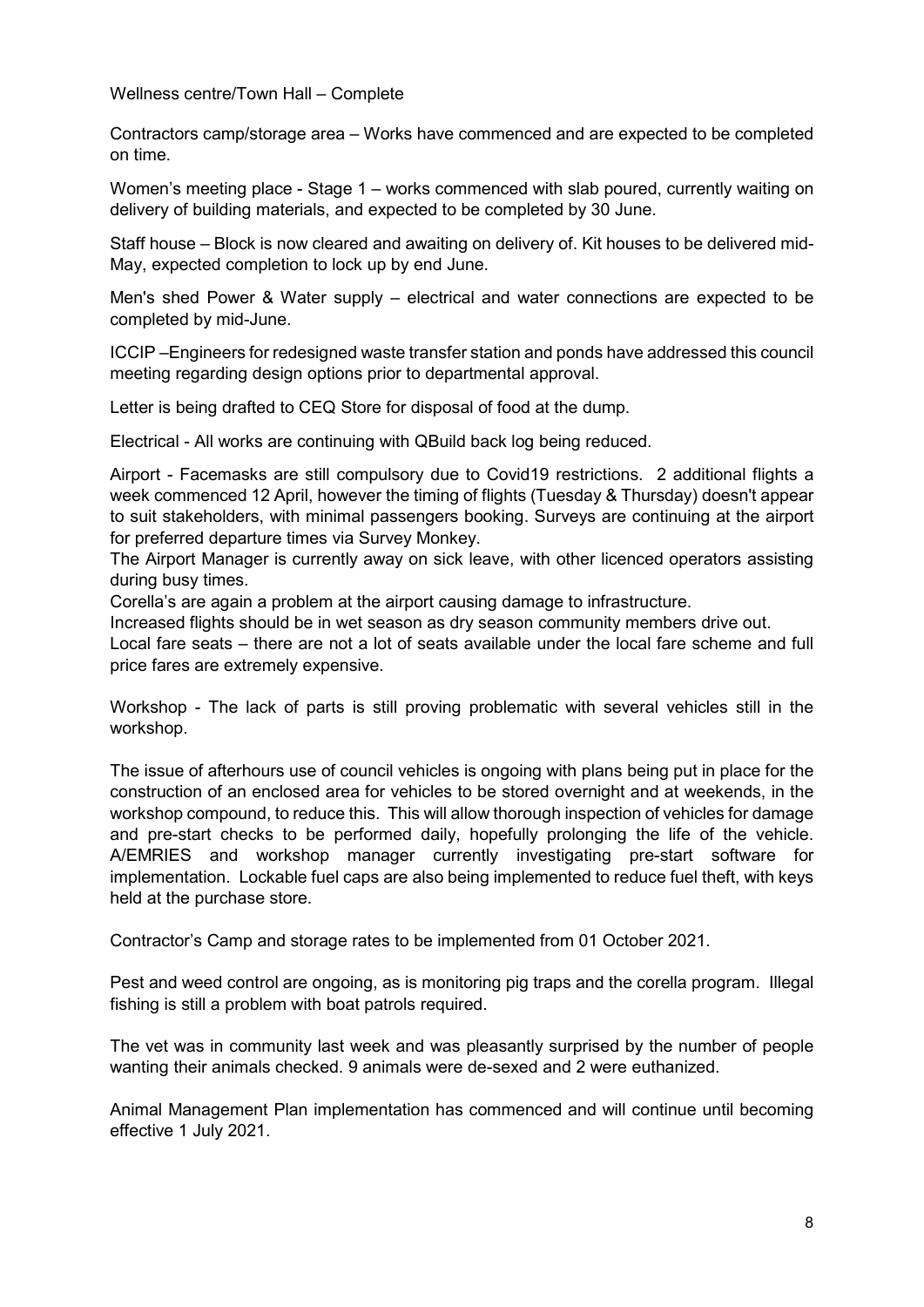## **4e) Executive Manager Community Services i) Information Report**

Kevin Bell presented EMCS information report.

Aged Care – A new Zero Turn Mower arrived which assisted staff to speed through the large list of lawns needing mowing.

The Rangers have been wonderful in supporting HACC by providing the centre with some Wallaby for our client's meals on wheels.

Planned evening of music by Les Drahm (Apunipima) at HACC centre was placed on hold due to recent sorry business but hope to see it eventuate later this month.

Numeracy and literacy classes are doing really well.

100+ kids, youth and adults frequented the Multi-Purpose Centre (MPC) in the evenings where sports & music were a major hit.

50+ kids, youth have attended the pool daily. More families are now attending the afterschool pool sessions.

60+ men, youth and children accessing the fields Tuesday & Thursday nights prepping for upcoming football tournament in Normanton.

Playgroup – Staff have started working with the Kindy at Kowanyama State School (KSS) every Monday for Term 2. Introducing the toddlers to a classroom setting and different learning styles.

Women's Shelter – have supported 19 clients over this reporting period.

Kowanyama Women's Group – 3 women groups were facilitated in this reporting period with over 40 clients engaging in programs.

Men's Group needs facilitating as they have not met for a few months now. Women's Group seem to be thriving.

#### **4f) Executive Manager Human Resources**

#### **i) Information Report**

Christine Delaney presented EMHR information report.

Current Vacancies – only 1 open at the moment – Parks & Gardens Assistant

Did not receive a huge response for the Women's Services job.

Electrofusion Welding Course – all participants enjoyed course and trainers were very happy with turn out and participation.

Essential Supervisor Skills Course has been re-scheduled for the 11 June 2021.

First Aid training was carried out this week and last week in community.

Certificate III in Individual Support for Aged Care will be starting soon for Aged Care employees.

Traineeships – approved for an extra 3 people – now a total of 6.